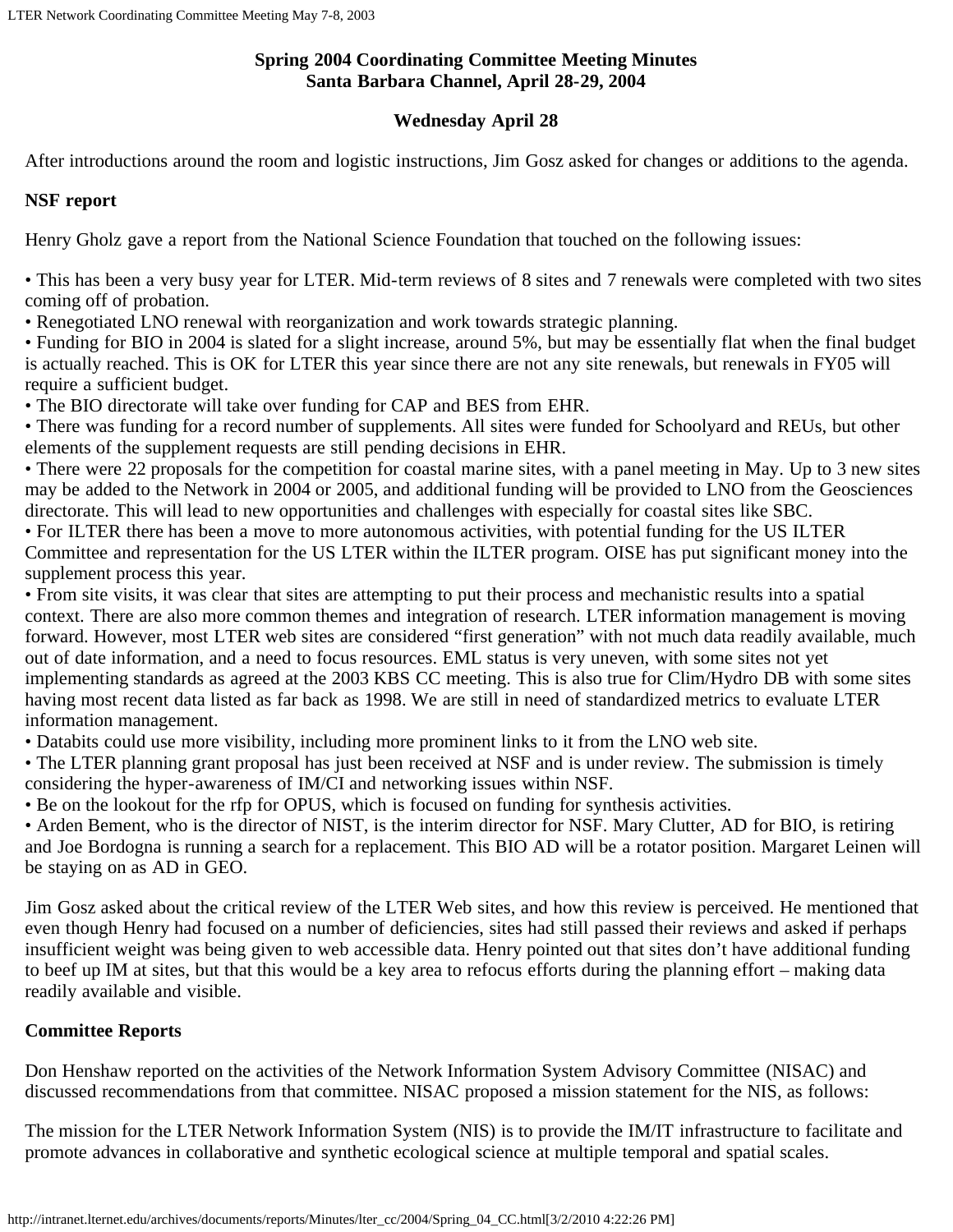### **Action Item 1:**

Grimm moved and McGlathery seconded that the Network adopt the NIS mission statement developed by the NIS Advisory Committee. The motion passed 22-0.

NISAC requested that the CC determine and agree on a process or series of processes for identifying new NIS science modules or network databases or additional components to existing network databases (e.g., ClimDB). Discussion resulted in a motion to empower NISAC to perform this function with input from individual LTER scientists to determine the scientific rational for the development of individual NIS modules.

### **Action Item 2:**

Moved to empower the NISAC to determine and make recommendations to the CC on a process or series of processes to identify desired NIS expansion and identify new NIS science modules or network databases or additional components to existing network databases (e.g., ClimDB). The motion passed 19-2.

Patrick Bourgeron provided a report from the US International Committee. He pointed out the present move to make the ILTER Network an autonomous body independent from the U.S. LTER program. A proposal sent to NSF from the U.S. committee is now under consideration for U.S. involvement, and separately for an ILTER coordinator. Patrick will prepare a written report in a few days to send to Waide.

Henry Gholz mentioned that OISE has been very supportive of ILTER and has provided over \$400K for ILTER activities, plus support for individual sites

Sonia Ortega gave details of the Education Committee report. The Education Committee is preparing proposals for network wide educational activities, primarily focusing on middle schools. Ten sites have participated in development of a pre-proposal, due next month, with the final proposal due in September. The Education Committee requested that the Network support the participation of all 24 sites in 2 cross-site NSF EHR proposals. At a minimum, this would provide mean providing access to data. There was discussion about what "access to data" meant, including that this is what the sites are supposed to be doing anyway. Some sites would work to make specific data available. The Chair asked that the education committee decide on a person to serve on the NISAC.

#### **Action Item 3:**

Moved that the Network support the participation of all 24 sites in 2 cross-site NSF EHR proposals developed by members of the Education Committee. At a minimum, participation would involve providing access to data. The motion passed 23-0

### **Planning Grant**

Jim Gosz and Scott Collins presented the details of the Planning Grant for discussion. Breakout groups then discussed approaches to the four overarching science themes described in the planning grant. Reports from these breakout groups were made by Nick Brokaw, Nancy Grimm, Deb Peters, Morgan Grove (4a), and Peter Doran (4b) are posted at http://intranet.lternet.edu/.

### **LNO Report and Strategic Plan**

Bob Waide presented a short overview of activities in the Network Office. Major points included:

• LNO has identified funds to create the technical support position requested by the IM Exec Committee and mentioned in the Executive Committee review of the LNO (see below). This position will be initiated for one year and continued if funds become available as a result of the competition for new coastal marine sites.

• The LNO has \$50,000 for a competition for post-ASM working group/science theme awards. The mechanism for awarding these funds will be discussed later in the meeting.

• Jeanine McGann and Michelle Murillo have been hired in the LNO to replace departed staff. Duane Costa has been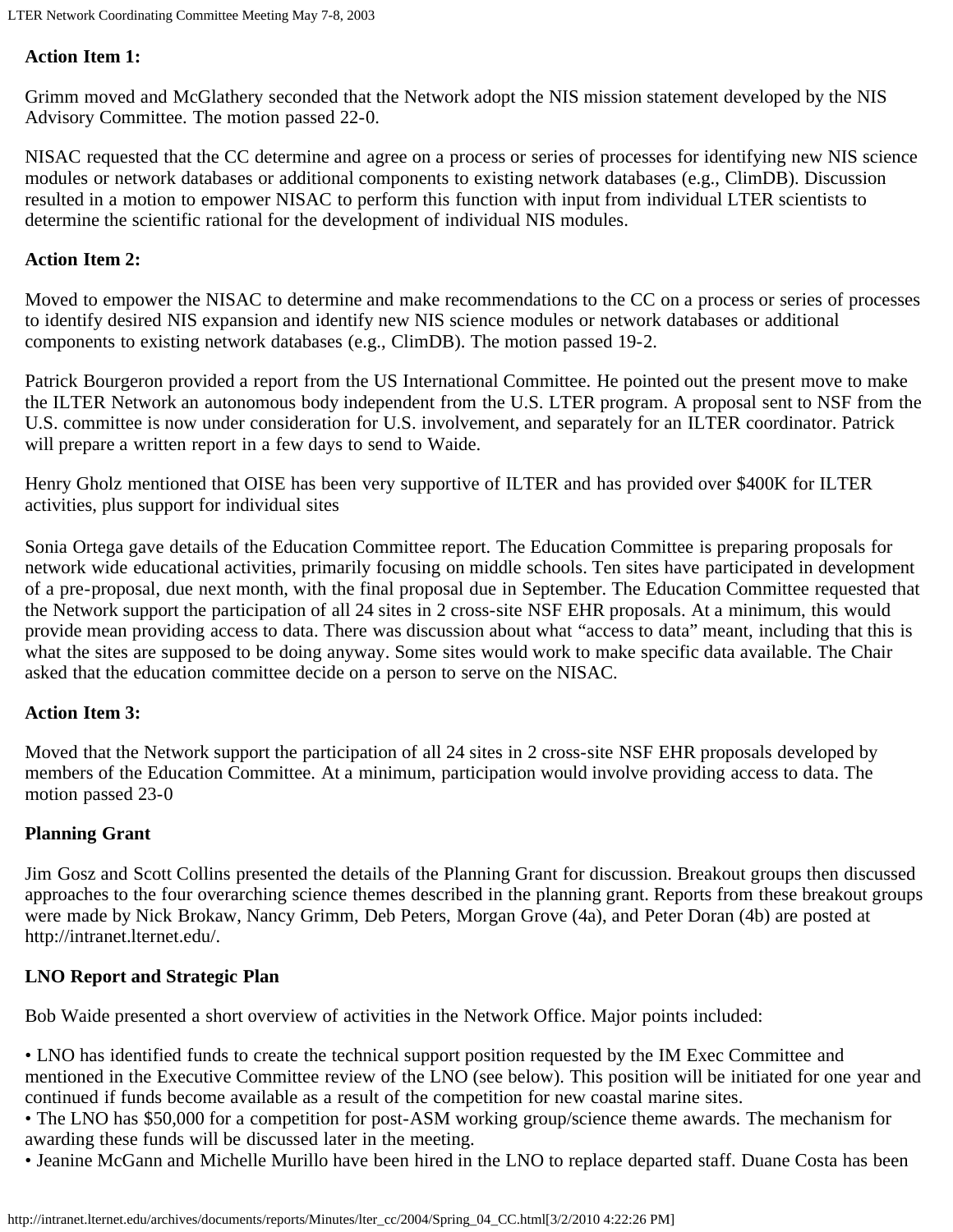recruited to work on the Network Information System with new money from NSF. A Lead Scientist for the NIS and a replacement for Patty Sprott are being recruited.

• Bill Michener has taken a lead role in the preparation of the AIBS NEON Consortium proposal.

• Bob Waide has recently made visits to NTL, VCR, LUQ, and CAP to report on LNO activities and to gather ideas from site scientists on improvement in LNO services.

• SiteDB is in its final stages and can be viewed at (http://savanna.lternet.edu/site).

• John Vande Castle has been proposed to assume the duties of ILTER Coordinator under the proposal submitted by Brown University.

• The LNO Strategic Plan is in draft 7. The Executive Committee has determined that they will need an additional meeting to properly review the present draft and make recommendations for a final version. This meeting will be held before the Fall CC meeting.

### **Action Item 4:**

The EC will hold a special committee meeting to focus on the LNO Strategic Plan, develop language that accurately reflects the role(s) in the LTER Network (e.g., service, leadership on specific areas), and the issues in the LNO Strategic plan that should be integrated into the developing LTER Network Strategic Plan. This will be reported to the CC during its August, 2004 meeting and final approval.

### **Oxford University Press**

Peter Prescott gave a brief overview of the success of the Oxford book series and discussed means to improve the series.

#### **Closed Session**

The CC had a session attended only by site representatives.

### **Thursday April 29**

#### **Elections**

#### **Action Item 7:**

The election for Executive Committee replacements for Alan Knapp and Nancy Grimm considered six nominees sent previously to the LNO: Indy Burke, Scott Collins, Morgan Grove, Mark Harmon, Deb Peters, Mark Williams. There were no additional nominations from the CC during the process.

Scott Collins and Deb Peters were elected for the 3 year period spring 2004 to spring 2007.

#### **Action Item 8:**

The election of the next chair of the LTER Network Committee was held with only 1 nominee, James Gosz.

James Gosz was elected for the 4 year period spring 2004 to spring 2008.

### **Fall 2004 CC Meeting**

John Hobbie and Gus Shaver presented information related to the planned fall 2004 LTER CC Meeting in Fairbanks and Toolik. Arrival in Fairbanks will be August 17 (16th for the EC) There would be a Science Theme meeting organized by Terry Chapin on August 18 with a half day CC meeting on the 19th and tour of the BNZ LTER. The 20th is a travel day to Toolik Lake. The 21st will consist of a half-day field trip and a half-day business meeting for the CC. On the 22nd, participants will drive to Deadhorse and fly to Anchorage.

### **2006 All Scientists Meeting**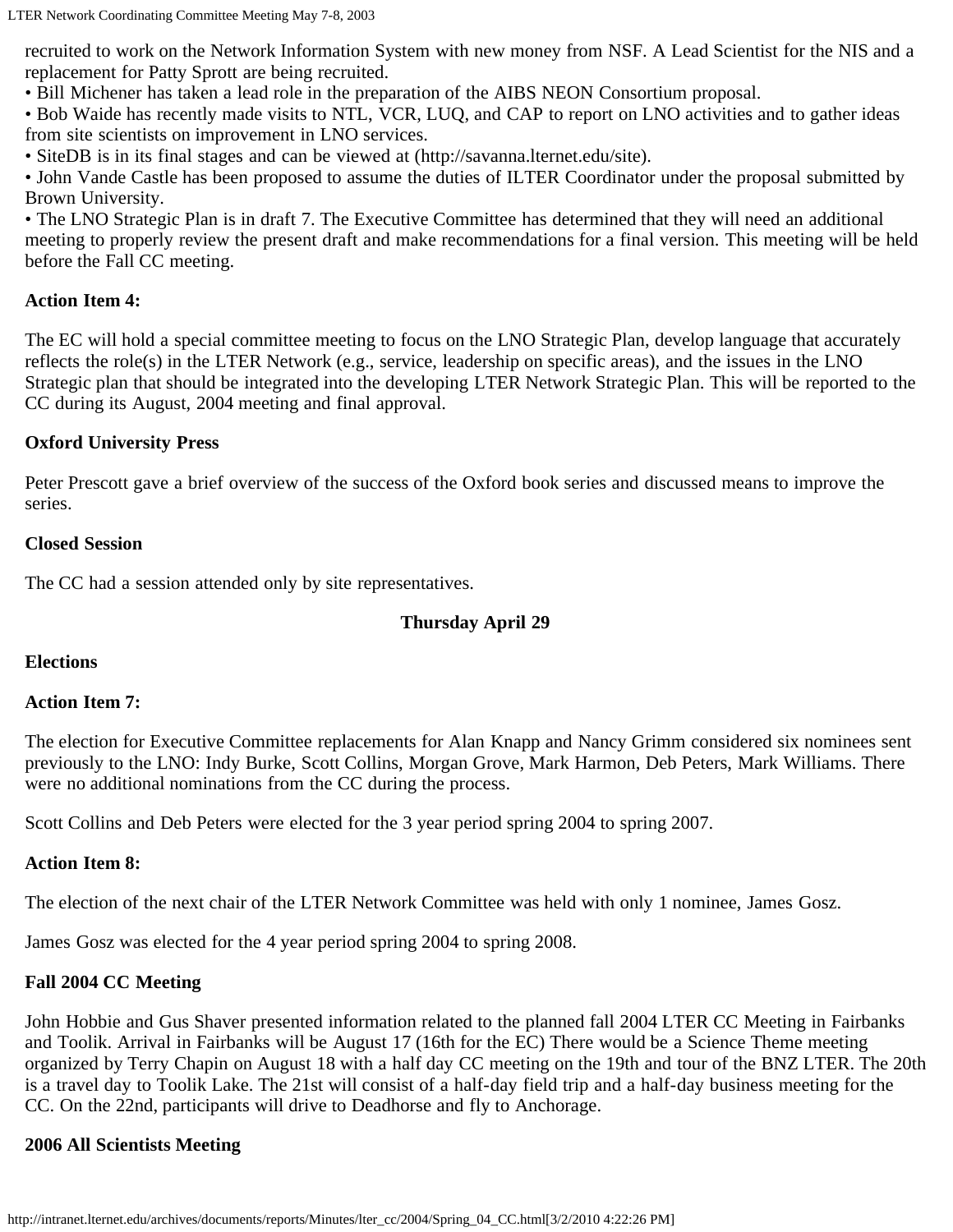Bob Waide presented results from the ASM survey to inform a decision about the venue for the 2006 meeting. He also presented a series of options for discussion. Discussion of venues included a decision to eliminate those sites with marginal space for break out groups and to consider alternative resort options such as Keystone and Park City. September is preferable to October for the meeting because of potential federal budget concerns and Antarctic research scheduling.

There was some concern that the 2006 ASM not become a mini-ESA meeting, and to have a focus for synthesis, particularly including a venue to encourage this. Options for this could also be part of the Planning Grant, if funded. There was much discussion about better ways for LTER to communicate. Use of Polycom H323 standard units should be investigated as well as Access Grid nodes for meetings. The Network Office will work the IM communities to investigate these options.

### **Action Item 9:**

Moved to select the YMCA of the Rockies (at Estes Park) for the LTER All Scientist Meeting in September of 2006 if available. If the YMCA site is not available, the alternative selection would be Snowbird or an equivalent resort facility. The motion passed.

The LNO will contact The Schneider Group to initiate negotiations with YMCAof the Rockies.

## **Action item 10:**

Moved to have the LTER Coordinating Committee solicit nominations for a Program Chair or Program Co-Chairs for the 2006 All Scientists Meeting (ASM). The Chair/Co-Chairs must commit to working on organization, outcomes, and structure of this important LTER meeting with a committee consisting of Network Office representatives, an Executive Committee representative, and other LTER scientists selected by the Chair/Co-Chairs. The Program Chair or Co-Chairs will have flexibility to develop creative new ideas for the ASM, while being sensitive to survey results from the last ASM. Nominations are to be submitted to the Coordinating Committee Chair by May 14th, 2004. Selection will be by the LTER Executive Committee. The motion passed 24-0.

### Additional comment:

There was discussion about linking the ASM to a smaller meeting of LTER scientists to focus on synthetic research efforts needed in the Network (a Some Scientists Meeting). The program committee should develop this effort in conjunction with the Exec. Comm.

# **Future Meetings and New Science Themes**

# **Action Item 11:**

Moved that the annual competition for the \$50 k in the LNO available for science themes be split into two types of competitions for proposals from the LTER Network:

1) Up to \$10 k for working groups focused on a science question (cross-site or synthetic question);

2) A larger effort (initially \$20 k) to develop a science theme for a CC meeting. This would support the organization of the science theme that should culminate in a major product (e.g., book, journal series). Additional funding would be sought for postdoc help, follow-up meetings, etc., to develop the major product(s).

The LNO will send out the solicitation for these competitions. Motion passed 23-0.

# **Action Item 12:**

The floor was open for site locations for future CC meetings. The list below was moved and passed.

Spring 2005 – Florida Coastal Everglades Fall 2005 – Virginia Coast Reserve Spring 2006 – Cedar Creek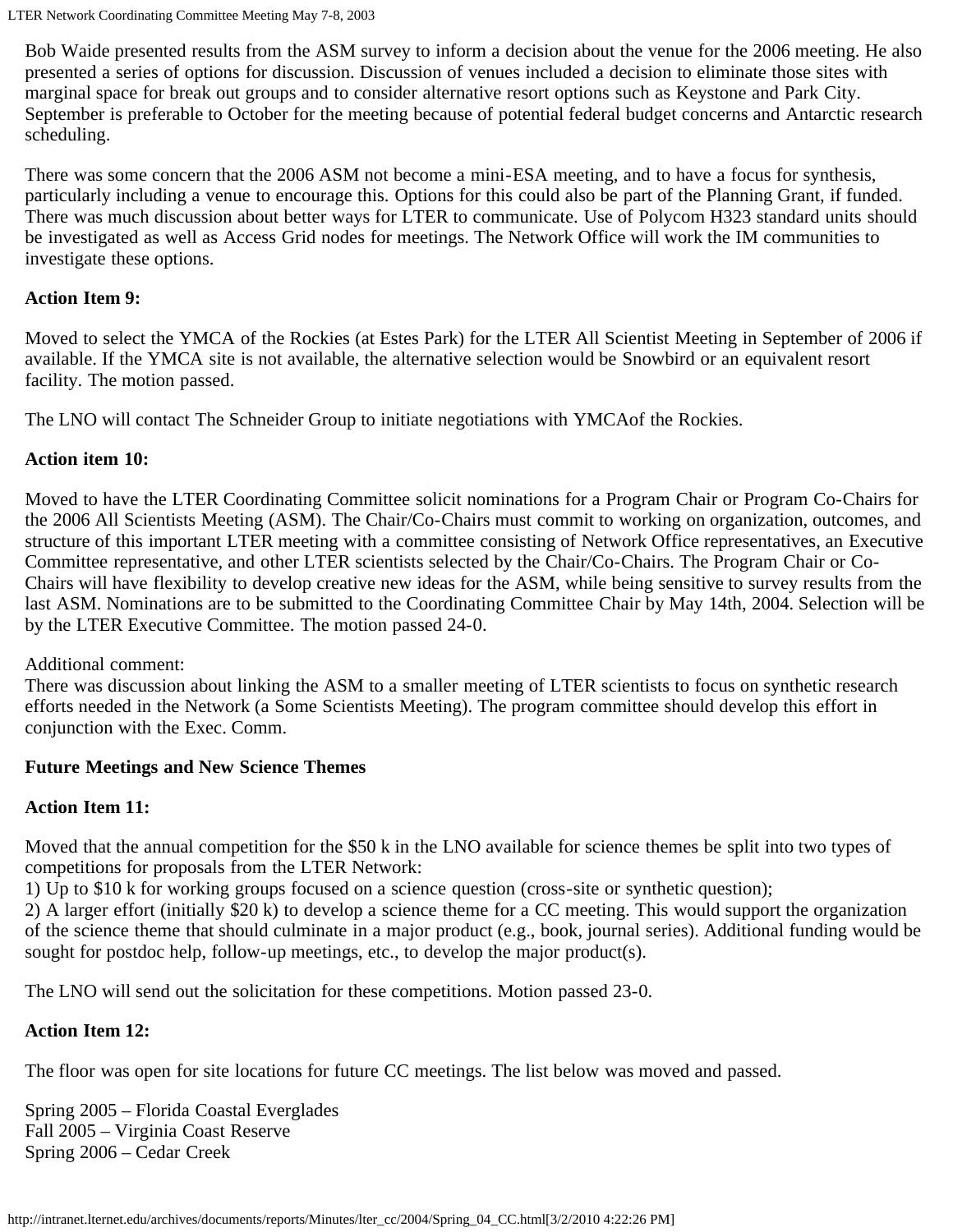LTER Network Coordinating Committee Meeting May 7-8, 2003

Fall 2006 – All Scientists Meeting (YMCA of the Rockies if available) Spring 2007 –Palmer if feasible, with Andrews as backup Fall 2007 – Baltimore Spring 2008 – Georgia Coastal Ecosystem Fall 2008 – Plum Island

#### **New Business**

#### **Action Item 13:**

LTER should actively work with the NEON Coordinating Consortium. To that end, the Chairman will invite the lead of the successful Neon Coordinating Consortium to the next CC meeting that will be held in Alaska, August 2004.

#### **Action Item 14:**

Discussion was held on the timing and theme of the next mini-symposium at NSF. The theme selected is Long-term Research in Coastal/Marine Environments. Organizers are Hugh Ducklow, Chuck Hopkinson, and Dan Reed. The mini-symposium will be held in March 2005.

#### **Action Item 15:**

The mini-symposium in 2006 will focus on LTER work in the four Grand Challenge Domains identified in the LTER Planning Grant. This may be held on Capitol Hill. The organizers identified at this time are David Tilman and Deb Peters.

#### **Exec Review of LNO**

Nancy Grimm presented the Executive Committee's recommendations regarding the Network Office (see attachment). Discussion about the Executive Committee review of the LNO indicated that recommendations should be approved by the Coordinating Committee for possible incorporation into the cooperative agreement. There was continued discussion about the relationship of the LNO with the sites, as well as discussion about the relationship with NSF. Foster pointed out that we all need to do a better job of communicating among ourselves what the LNO does and to find ways of fostering better communication. In particular, it would be very useful to have a breakdown of duties as well as a mechanism to track and summarize requests for assistance. Foster also suggested that the survey regarding the performance of the LNO should come from the Executive Committee.

#### **Action Item 16:**

Motion that recommendations included in the Executive Committee review of the LNO be approved for possible incorporation in the Cooperative Agreement. Motion passed 23-0.

Morgan Grove presented new business related to social science activities. Supplemental requests for social science are being considered for additional funding by NSF/SBE. Other funding opportunities for social science and crossdiscipline research are planned for this year as well.

#### **Executive Committee Review of the Network Office 26 February 2004**

The LTER Executive Committee (EC) met in Washington, D.C., and prepared this review on the basis of materials received from the LTER Network Office (LNO), including: 1) its annual report to the NSF; 2) a draft of the LNO Strategic Plan, and; 3) discussions with Executive Director Bob Waide. The EC appreciates the obvious effort the LNO has put into the strategic planning process, and believes that continued attention to this activity should improve the effectiveness of the LNO. Furthermore, we are impressed with the degree to which the LNO has become involved in, and contributed to, cutting-edge efforts to develop information technology through research grants awarded to LNO personnel and participation in network-of-networks activities (e.g., KNB, SEEK, and other such projects).